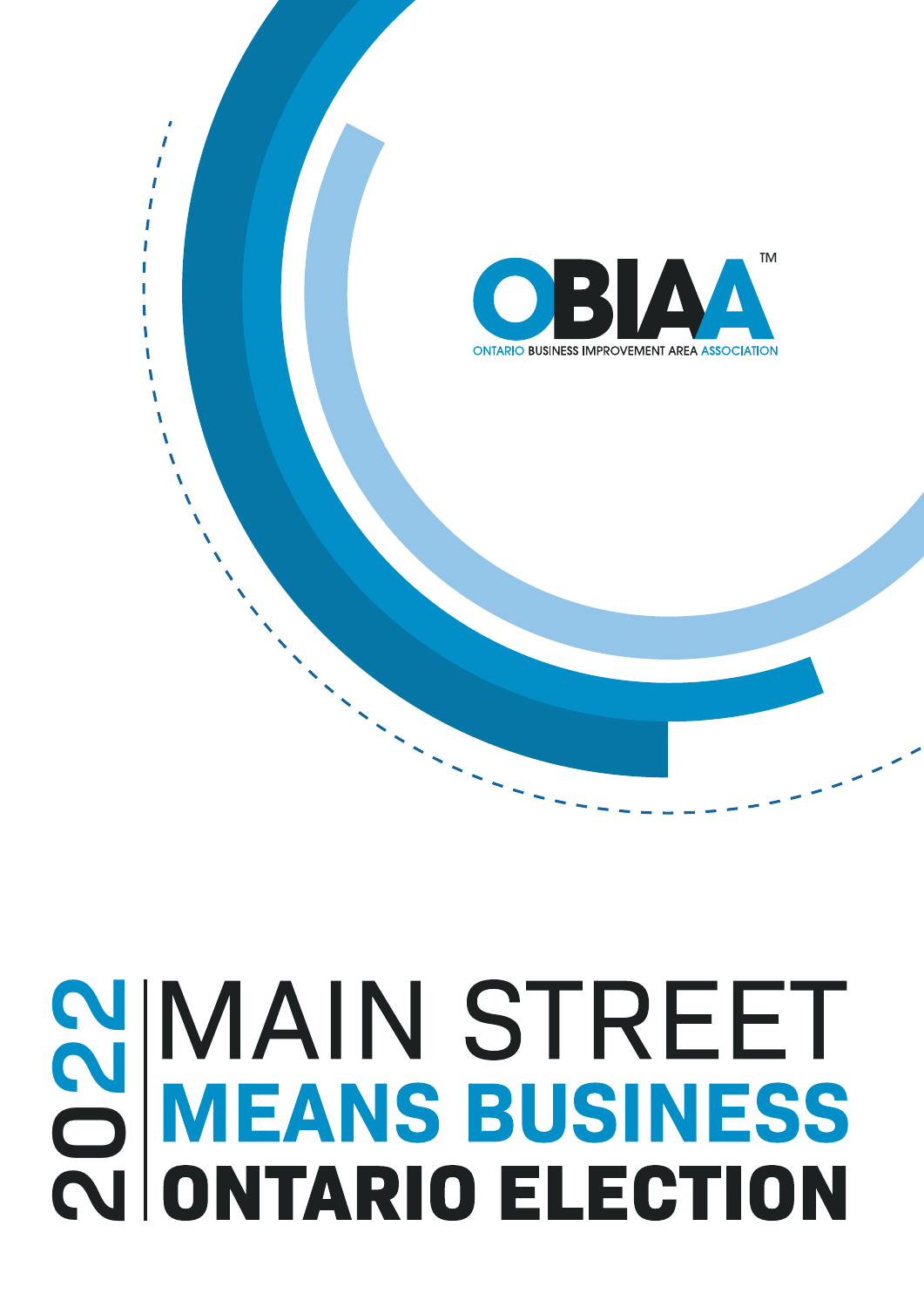<span id="page-1-0"></span>

**OBIAA is the network that represents unique and vibrant BIAs across Ontario. The Association supports and advocates on behalf of its members through the building and nurturing of strong relationships and partnerships. OBIAA is a leader in the development and sharing of information, tools, resources and best practices, and is the ONE voice on common issues.**

# **Our Membership**

Our members are Business Improvement Areas under the Ontario Municipal Act and are Local Boards of Council. The sections specific to BIAs is Section 204-216 and areas that pertain to Local Boards. The mission of each BIA is a "collective good" – The work is not to make any one business better, but to make

 $100<sub>1</sub>$ 

the area a better place to do business. BIAs do this through beautifying and maintaining the public realm and promoting the area as a good place to do business.

> Our membership consists of BIAs of all sizes – memberships of less than 100 members to those with over 500 members, and BIAs with budgets of less than \$20K to those with budgets of over \$1M.

> > We are committed to keeping membership costs as low as possible while continuing to provide value for your membership dollar through value added items such as the sharing of best practices, facilitating an invaluable information network for members, and providing government advocacy at the Provincial level.

The average budget impact of OBIAA membership for BIAs is approximately .024%



**Your partner in revitalizing main street**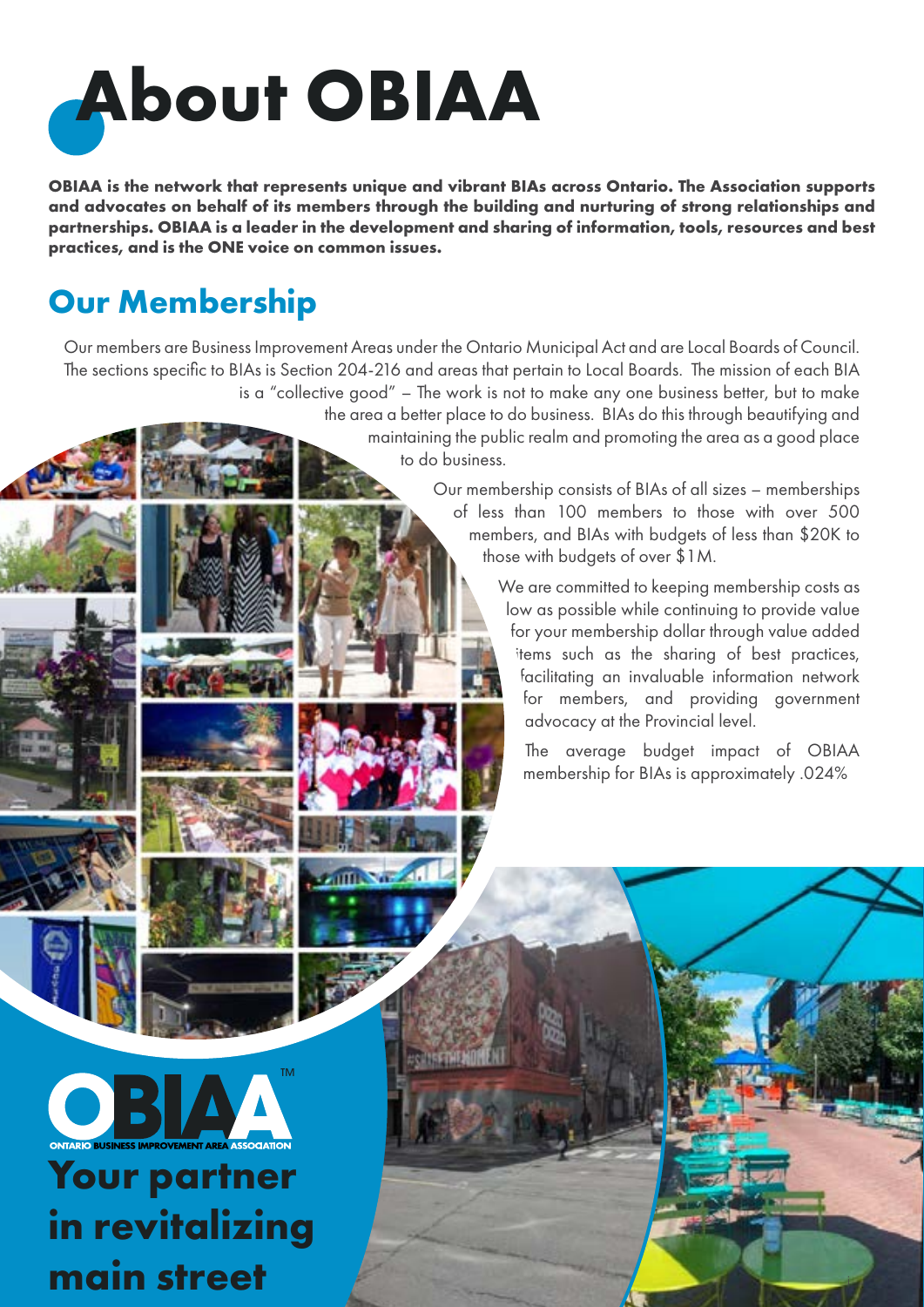<span id="page-2-0"></span>

*As Ontario prepares for the upcoming 2022 Provincial Election, Ontario BIA Association has identified issues that affect main streets across Ontario's 444 municipalities. The OBIAA is the only voice that speaks directly to and about our main streets.*



**The attached document encapsulates the issues currently affecting our main streets (BIAs) and the recommendations and actions that we have identified. We thank you for your time in reviewing the attached document, as we hope it will help inform and provide your Party's Election Platform to enhance Ontario's main street economy.**

Our Business Improvement Areas (BIAs) are part of the Ontario community and economy framework. Many of our BIAs represent the founding villages, towns and cities that make up Ontario. While BIAs have only been a part of the Canadian landscape for the past 50 years, they are responsible for providing their business areas with an almost 100% return on investment of local funds. Our BIAs and OBIAA are, therefore, crucial industry partners. Our BIAs are Public Realm Investors, Area Marketers and Event Facilitators. The businesses within our BIAs are innovators, entrepreneurs and part of the creative community. Our BIAs are often the 'heart' of their community, representing heritage, economy, arts, revitalization and tourism.

The work of BIAs has never been more critical than it is today during this unprecedented time in history, the COVID-19 pandemic. Now we must turn our sights to recovery. Our BIAs represent thousands of small businesses with a critical employment base, integral to driving our economy. Our future recovery must start with our BIAs' small businesses.

The OBIAA welcomes the opportunity to be a key stakeholder concerning Ontario's small businesses, the main street economy, current social issues that affect our main streets, and our shared goal of rebuilding Ontario's economy.

Upon reviewing our issues, we welcome the opportunity to meet with you to discuss further the issues affecting main street and how your party elections platform addresses these issues.

Tay Strauber

**Kay Matthews** Executive Director **Ontario BIA Association**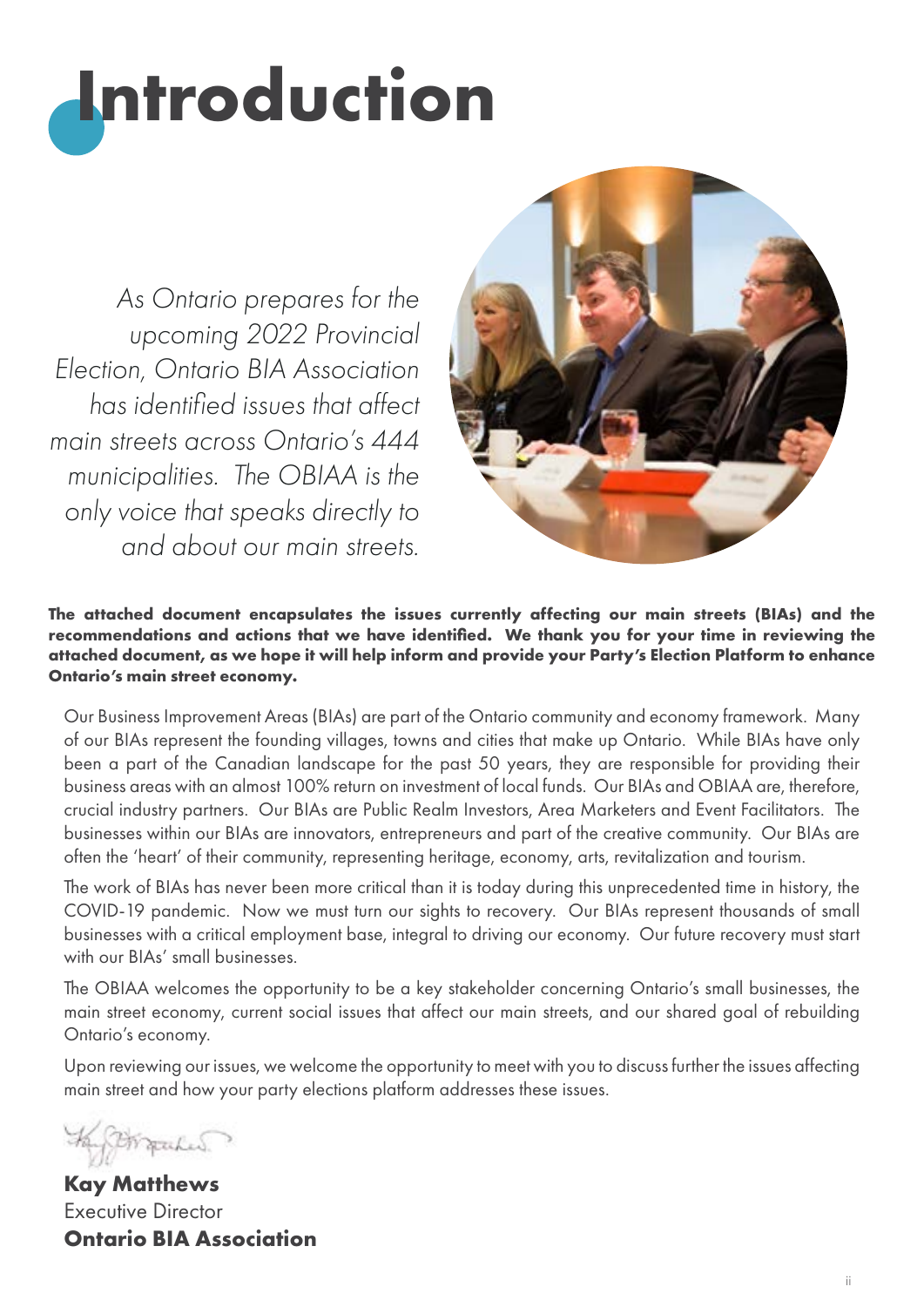

| <b>About OBIAA</b>                          |             |
|---------------------------------------------|-------------|
| <b>Introduction</b>                         | ii          |
| <b>Municipal Act</b>                        | $\mathbf 2$ |
| <b>The Economic Effect of Social Issues</b> | 3           |
| <b>Housing</b>                              | З           |
| <b>Social Issues</b>                        | 5           |
| <b>Economic Recovery</b>                    |             |
| <b>Main Street Small Business</b>           |             |
| <b>Basic Income</b>                         | 9           |
| <b>Childcare</b>                            | 10          |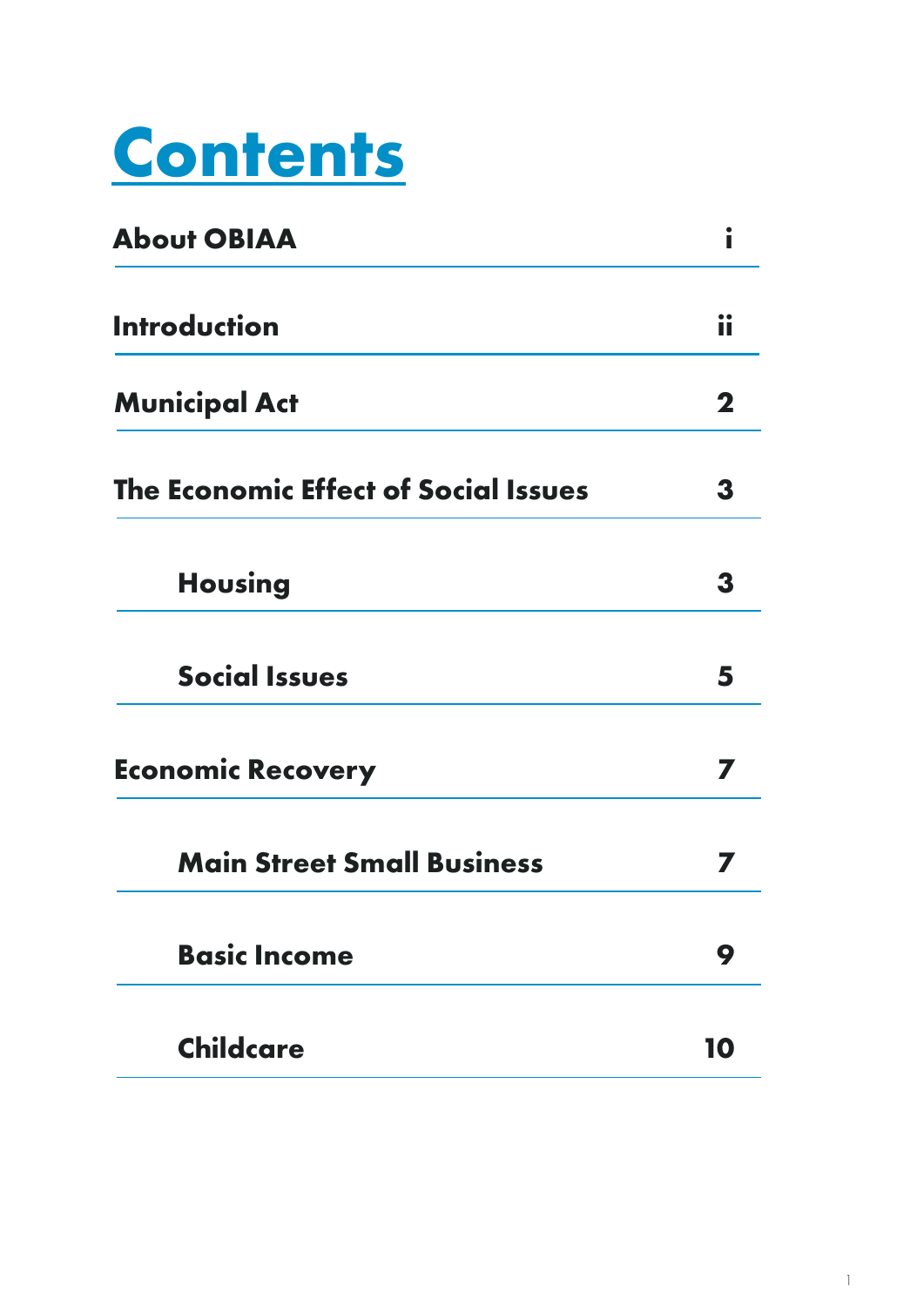## <span id="page-4-0"></span>*Governance*



*Ultimately the best way to resolve many of the issues described below would be to open up for review the sections pertaining to BIAs in the Municipal Act.* 

#### **Main Street Challenges:**

**1. Definition of BIAs:** The Municipal Act gives BIAs an incomplete definition and BIAs are hampered by this definition. OBIAA believes that a clearer statement of our mission, one that reflects what organizations across the province are actually working on, is appropriate at this time. BIAs have been in Ontario since 1970, and in that time have evolved and developed. It is now recognized that, in addition to promoting business and shopping, they play an important role in:

**a.** Economic Development

**b.** Community and Place-making

- **d.** Attracting Tourists
- **e.** Employment Hubs
- **c.** Living Space
- **2. BIAs as Local Boards:** As it currently stands, the Municipal Act creates some confusion about BIAs as they are incorporated in the Municipal Act and are considered to be Local Boards of Council. This continues to create confusion as, unlike other Boards, BIAs are self-funded, created by a unique process, and usually have staff who are not municipal employees.
- **3. Further Challenges:**
	- **a.** Disqualification of BIAs from many funding resources
	- **b.** Understanding of which taxes or publicly administered programs apply
	- **c.** Memorandums of Understanding (MOU) between Municipalities and BIAs
- **4. Interpretation of the Act:** There are parts of the MA that are confusing, contradictory, vague and inconsistently applied by Municipalities. As an example Section 214 indicates one way that BIAs are dissolved, whereas Section 216 indicates another.
- **5. Definition of BIA:** Suggested changes in the Municipal Act:
	- **a.** 204. (1) A local municipality may designate an area as an improvement area and may establish a board of management,
	- **b.** Designation of improvement area (204)
	- **c.** to oversee the improvement, beautification and maintenance of municipally-owned land, buildings and structures in the area beyond that provided at the expense of the municipality generally; and
	- **d.** to promote the area as a business or shopping area. 2001, c. 25, s. 204 (1).

#### **Recommendations/Actions:**

The Provincial Government call for the Municipal Act review and/or open up the applicable BIA sections for review creating resources that have the Provincial stamp of approval and mandate; it has the capability of providing leadership and best practices to Municipalities on working with their BIA Local Boards.

#### **Specifically:**

- **1. Definition of BIAs -** That definition of a BIA be expanded and amended to include 204. (1) (b) as follows: to promote the area as:
	- **a.** economic development
	- **b.** community and place-making
- **d.** attracting tourists
- **e.** employment hubs
- **c.** living space
- **2. BIAs as Local Boards -** A clear statement on the ways in which BIAs differ (diverge) from other local boards.
- **3. Interpretation of the Act -** A clear statement that Section 216 does apply to BIAs, suggested wording change would then be 216. (1) Without limiting sections 9, 10 and 11, those sections authorize a municipality to dissolve or change a local board, including BIAs. 2006, c. 32, Sched. A, s. 90.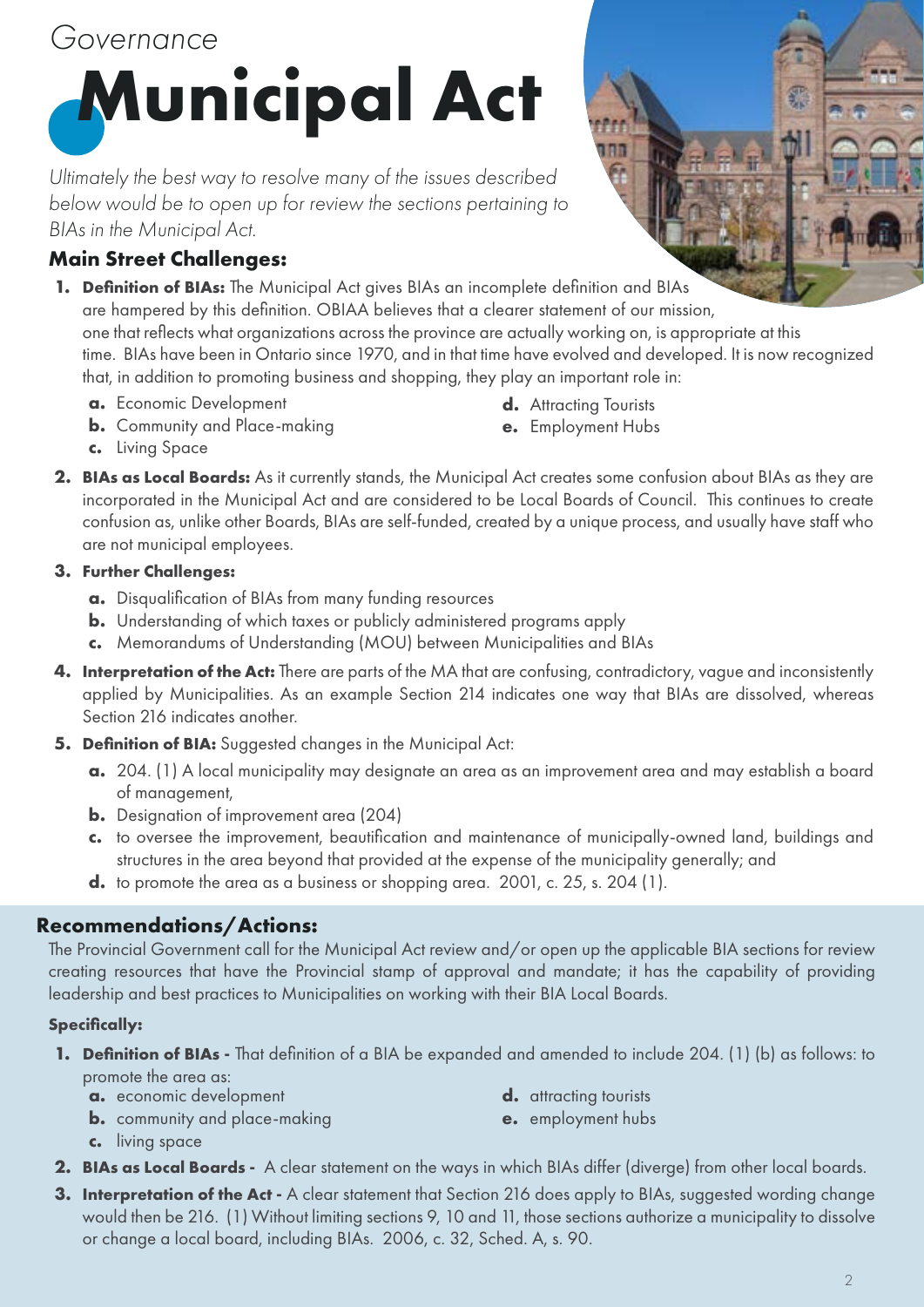# <span id="page-5-0"></span>**Housing**

*The lack of a balanced housing stock deteriorates the community ecosystem. The balance of our main streets across Ontario has been shifting over the past decade, and the recent pandemic has brought these issues to a head.* 

#### **Main Street Challenges:**

- **1.** Chronically unhoused
	- **a.** Shortage of affordable housing
	- **b.** Limited transitional living with 24-hour supports
- **2.** At risk of homelessness



**4.** Lack of small infrastructure (i.e. public washrooms) funding direct to the local BIA, in partnership with the municipality.





**c.** Housing applications are unable to be transferred

across areas

3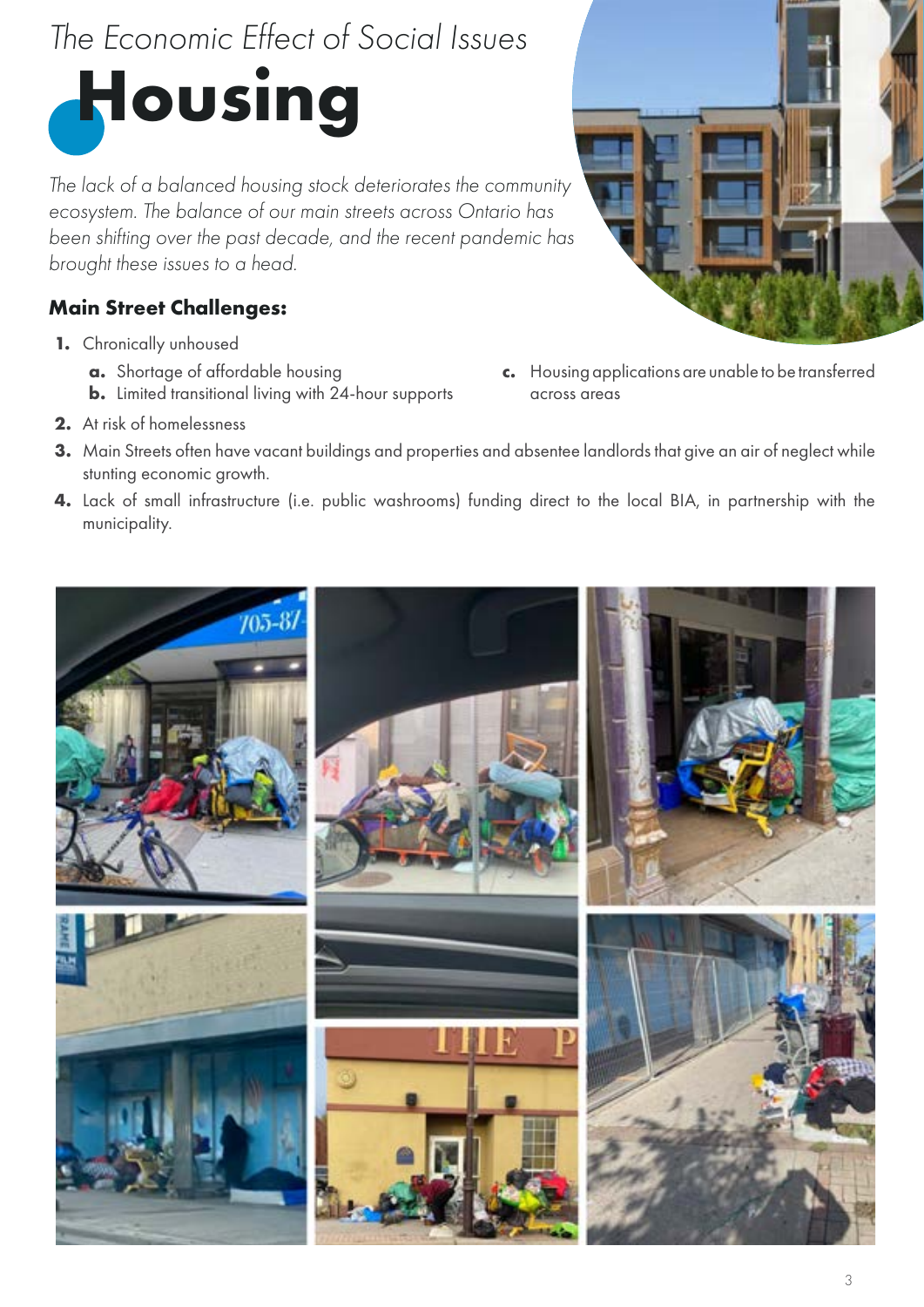# **Housing (cont.)**

#### **Recommendations/Actions:**

- **1. Chronically Unhoused:** OBIAA has reviewed the Housing Affordability Task Force Report. Our main street BIAs are severely impacted by the current critical lack of housing and homelessness; our BIAs and OBIAA must be fully enabled to participate in the future process of recommendations as laid out in the Report (#54).
	- **a.** We note the Ontario Housing Affordability Taskforce Report is silent on identifying short-term rental units, such as AirBnB. Work with the municipalities to develop tools to regulate and manage the short-term rental inventory/market.
	- **b.** 96% of BIAs in the province of Ontario are within existing built-up areas of municipalities, the founding neighbourhoods and communities of "Upper Canada" and subsequently Ontario. They are often heritage in their nature, and that is their unique and authentic strength, it is that strength that attracts tourism and the visitor economy, and this physical character of the neighbourhood needs to continue to be prioritized for preservation in order to grow its local economy (12a of the Ontario Housing Affordability Task Force Report - Feb 2022).
	- **c.** Integration of housing applications need to be province-wide and transferable per geography, instead of limiting the applicant's employment opportunities.
- **2. At Risk of Homelessness:** Proportional distribution and planning of affordable housing need to exist within the entire community to encourage (a) easy access to a variety of jobs, (b) access to transit, and (c) discourages stigmatisation of neighbourhoods.
- **3. Main Street Vacant Properties:** Successful funding programs were available in the past which provided BIAs with matching funds from both the province and the municipality, with a loan to the BIA - a grant-grant-loan, to help support infrastructure improvements for the main streets. Examples include public washrooms, lighting improvements (pedestrian safety) and other items that improved the accessibility of the area, such as bicycle racks, benches, parkettes and patios. A matching funding program needs to be implemented to help our main streets with small infrastructure investments to help mitigate the effects of the housing crisis and provide economic stimulus in the community.
- **4. Lack of Small Infrastructure:** As our BIA areas are often within the existing built-up areas of municipalities, they are key partners in identifying ways to incentivize Community Improvement Programs, matching provincial funds to repurpose vacant or partially vacant buildings as a ratioed affordable and/or market value residential, encouraging the review in development fees. Consider creating options, including additional charges for developments that don't support intensification (i.e., flat box stores).

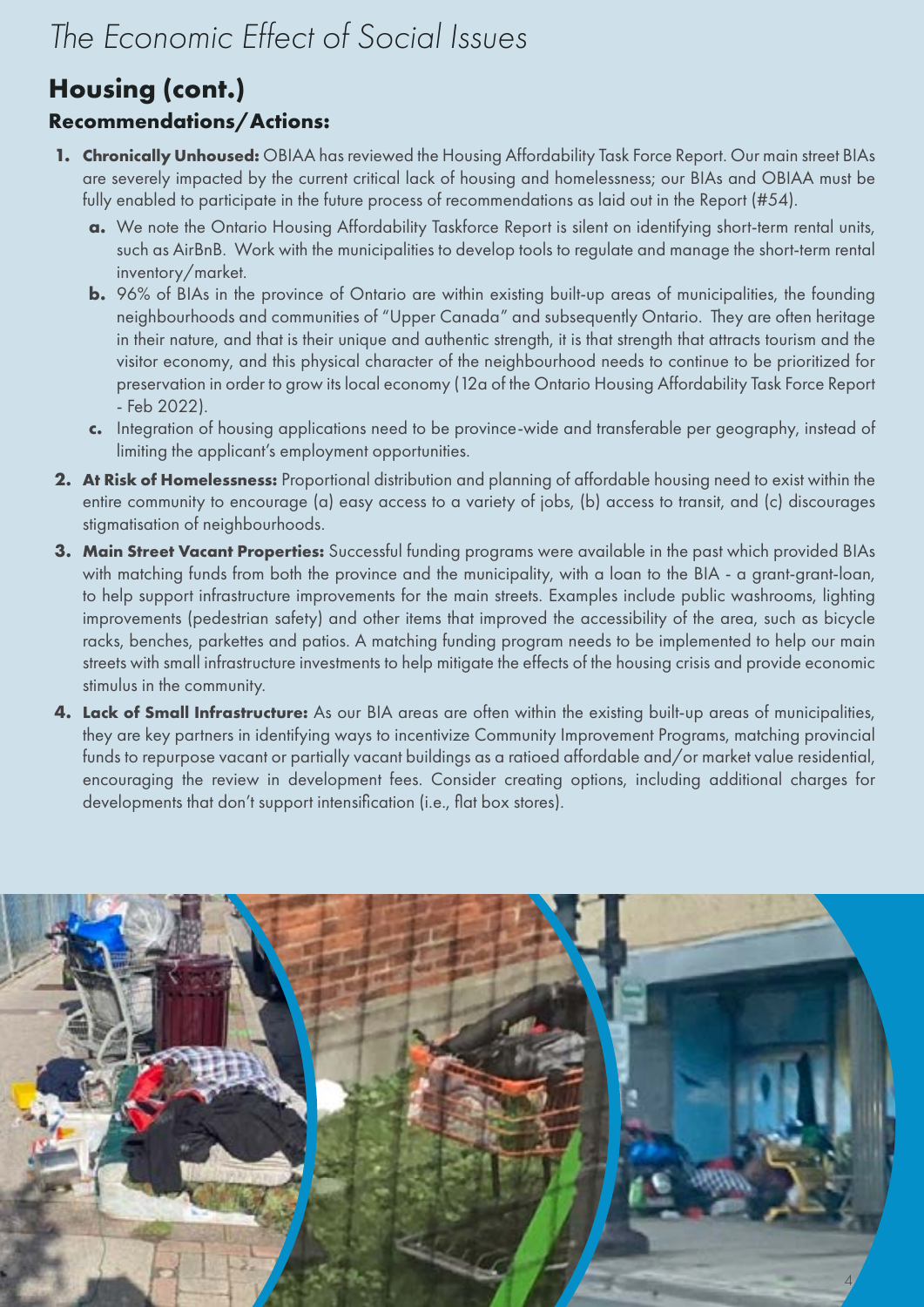<span id="page-7-0"></span>

*Before the onset of COVID-19, our Main Streets dealt with several social issues outside of a BIAs' mandate.* 

#### **Main Street Challenges:**

- **1. Mental Health:** A lack of street support has resulted in business owners, property owners, and BIAs needing to respond to the increasing number of street issues, such as vandalism, garbage, loitering, biohazards, graffiti, and negative community interactions. BIAs and Municipalities are currently the 'front-line' for Social Issues.
- **2. Safety Concerns and Perceptions:** 
	- **a. Concerns and Perceptions:** Negative community interactions create a real crisis on our "main streets" due to safety concerns.
	- **b.** Social Service Organizations: BIAs, often chronically understaffed, have difficulty navigating the multitude of social service organizations and their different mandates and priorities.
- **3. Security and Policing:** Due to our emergency services being overwhelmed, BIAs are going beyond their mandate, creating or funding programs to mitigate current social challenges .
	- **a. Security:** Variable levels of policing impact our main streets and many BIAs allocate a portion of their budget to additional security support. As the BIA levy comes from the property owners and business tenants, this budget item is causing BIAs to be cash strapped and unable to support or invest in their members or the public realm.
	- **b. Deescalation:** Many of our small businesses are left dealing with issues that they are not equipped to handle and often on the front line of unsafe situations.
	- **c. Judicial System and Processes:** The current "catch and release" policy becomes a vicious circle of criminality and policing becomes an ineffective level of visible service.
- **4. Opioid Crisis:** The number of deaths through opioid overdoses is multiplying exponentially with our BIAs at the epicentre. This results in a number of our business members and BIAs taking on additional roles to deal with the crises they experience daily.

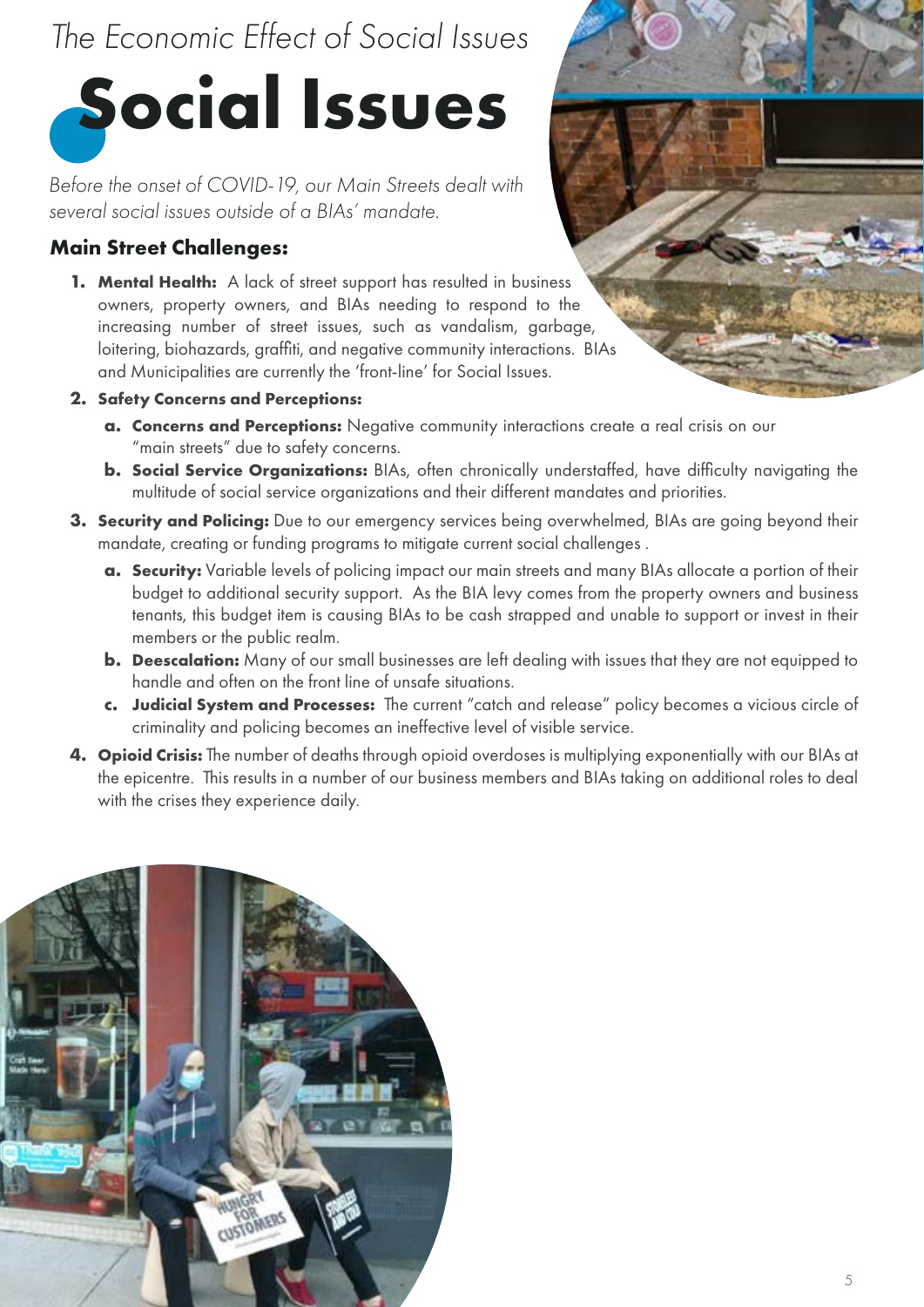### **Social Issues (cont.)**

#### **Recommendations/Actions:**

- **1. Mental Health:** Appropriate support would include more visible "on the street" and wrap-around support by trained professionals.
- **2. Safety Concerns and Perceptions:**
	- **a. Concerns and Perceptions:** Support BIAs with targeted provincial programs to enable BIAs to implement marketing campaigns to change safety perceptions and invest in the public spaces in order to hold events.
	- **b. Streamline Social Service Organizations:** Review of social service organizations to eliminate overlapping and contradictory services with focused wrap-around services for main streets.
- **3. Security and Policing:** Our main streets need an integrated approach with 'on the street' experts supporting them through de-escalation, biohazard and garbage clean up, increased police presence, and investment in lighting and place-making small infrastructure.
	- **a. Security:** Re-investment in community-based policing, while setting province-wide policy, that supports a more fully integrated and proactive approach to main streets.
	- **b. De-escalation:** Provide policy statements and more intense and integrated mental health training for police.
	- **c. Judicial System and Processes:** Cancel the current "Catch and Release" policy, by investments which will reduce the current backlog and break the cycle of criminality on main streets.
- **4. Opioid Crisis:** Increased funding for additional front-line staff providing resources and training that integrates 24-hr wrap-around services to reduce the burden on BIAs. Expand access to low barrier treatment. Declare an opioid crisis that focuses on proactive solutions such as reducing prescribed opioids.

#### **Consultation:**

Many of our main streets (BIAs) are the 'ground zero' for social issues due to a flawed and undersupported system on our main streets. "As goes main street, so goes the whole community," therefore our community cores must be active participants in finding and working with solutions.

OBIAA needs to be a part of the Provincial consultation and integration of community needs regarding the impacts of social issues on main street. As OBIAA is the only organization that addresses and has the needs of our main streets and BIAs as our core mandate, this consultation will help our local BIAs create a community of understanding, bilateral knowledge transfer and collaboration. Therefore, we request OBIAA be a part of the Provincial consultation and integration of community needs regarding the impacts of social issues on main streets.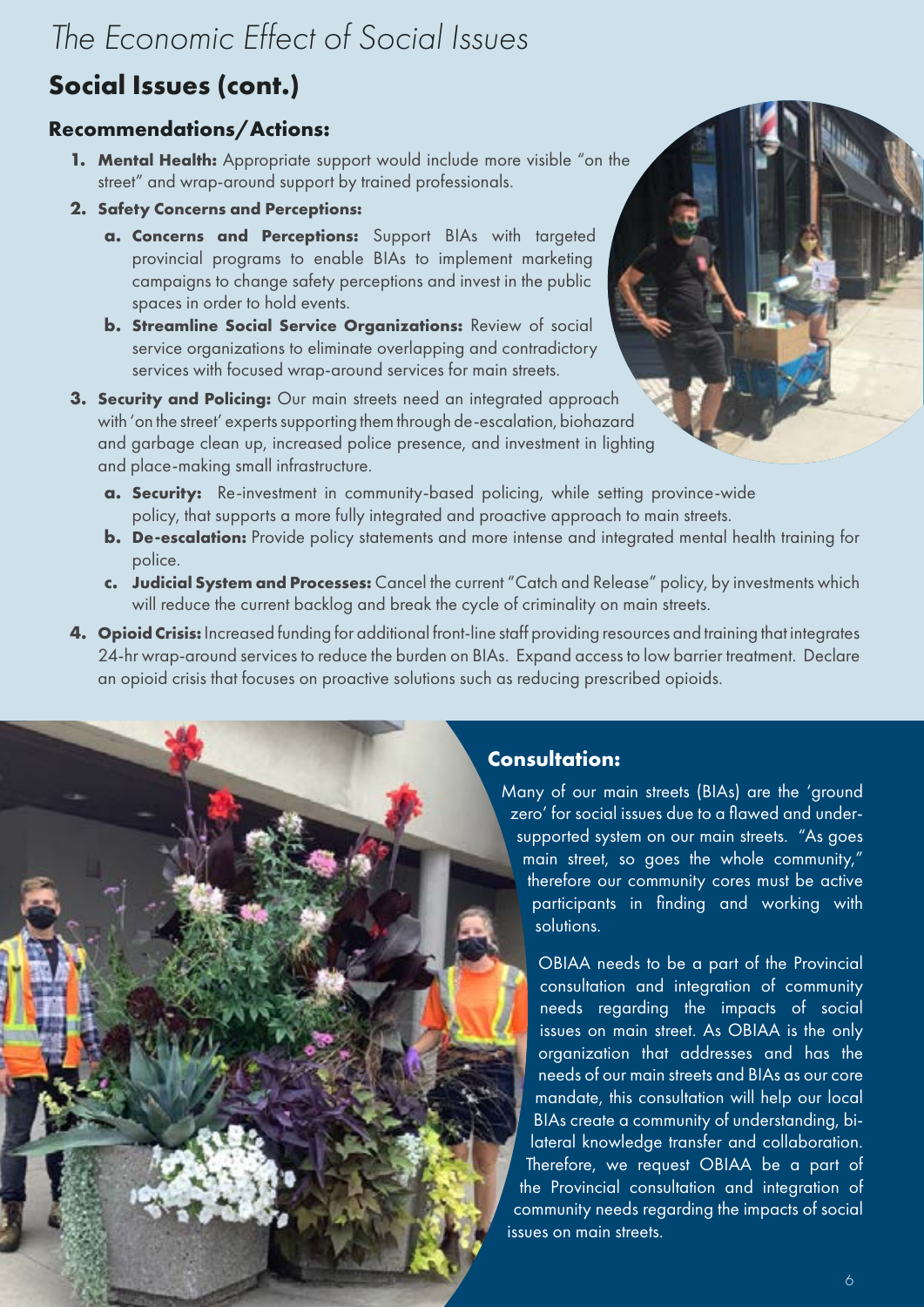# <span id="page-9-0"></span>*Economic Recovery*

# **Main Street Small Business**

*Before the onset of COVID-19, our Main Streets dealt with several social issues outside of a BIAs' mandate.* 

#### **Main Street Challenges:**

- **1. Roadblocks to Main Street Recovery and/or Reset**
	- **a. Unequal access to Grants for BIAs vs Not For Profits:** BIAs, under the Municipal Act and as "Local Boards of their municipality", are precluded from accessing many grants.
	- **b.** Loss of Tourism: Main Street is more than just retail; it is about the community experience. The current pandemic, and its ensuing restrictions has severely hampered the visitor economy.

**RING** 

- **c. Stunted Innovation:** This pandemic has fast tracked the changing face of retail, for both main streets, malls and big boxes as online shopping has been, at times, the only way to get our goods and services.
- **2. Red Tape Impacts on Small Businesses:** Small Business are without the staffing infrastructure to handle HR, Accounting and other support. The owner/operator does it all. Red Tape reduction around the government grants and "supports" is needed to ensure access to all who are eligible.
- **3. Increased vacancies and chronic disincentives**
	- **a. Commercial Tenancy:** Much of this can be alleviated by having consistency of rents in order to foster innovation and entrepreneurship. The Commercial Tenancy Act has not had significant oversight in decades. The pandemic has shown how little rights the business tenants have.
	- **b. Property Standards:** Vacancies can be detrimental to a main street, as there are often property standards issues and a decrease of the overall value of our main streets, causing loss of vitality to the area.
- **4. Loss of vitality**
	- **a. Lack of Succession Planning:** During the pandemic many long-term businesses have chosen to retire rather than lose significant retirement funds. There is not a strong system of partnership and succession planning, causing an increase of vacant properties. There is no cost-effective system to assist or create their exit strategy.
	- **b. Lack of Focused Data:** Main Street specific data is imperative, and there is no 'data-specific' lens that quantifies and qualifies the impact of our BIAs.

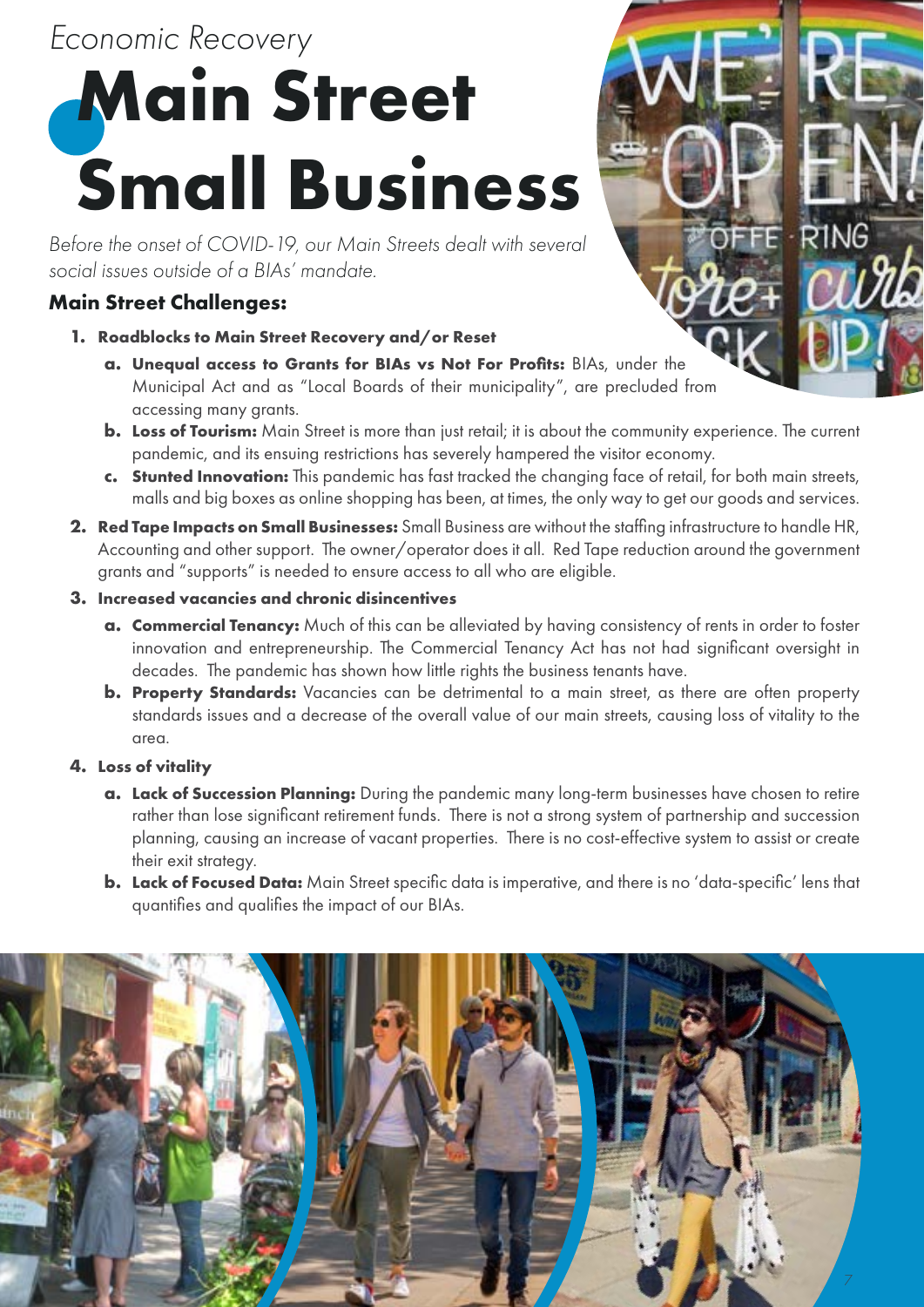## *Economic Recovery*

## **Main Street Small Business (cont.)**

#### **Recommendations/Actions:**

- **1. Roadblocks to Main Street Recovery and/or Reset**
	- **a. Unequal access to Grants for BIAs vs Not For Profits:** The **Store Front** Municipal Act, which pertains to BIAs, needs a thoughtful review in the future, as previously addressed. BIAs need to be made "eligible" ommercial Spa in criteria selection by removing barriers to receiving grants. Funding availability specifically to allow our BIAs to create smaller and more frequent For Rent events, create community connectivity, attract new entrepreneurs, fill vacancies and rebuild consumer confidence. Small Infrastructure investments will build on the existing ecosystem, such as a reinvigoration of Community Improvement Plans, with matching provincial funds.
	- **b. Loss of Tourism:** BIAs could be key at creating experiential packaging or a seasonal menu of events and activations through BIA specific funding, with identified partners (RTOs, Tourism, Municipal Departments).
	- **c. Stunted Innovation:** Creation of policy documents that provide strategic direction to municipalities prioritising the main streets and BIA areas.
- **2. Red Tape Impacts on Small Businesses:** Prioritise reducing, digitising and simplifying Red Tape burdens.
- **3. Increased vacancies and chronic disincentives**
	- **a. Commercial Tenancy:** Prioritise the expedient review of the Commercial Tenancy Act to balance the rights of the business tenants to the commercial property owner and to support the implementation of the AODA and the heritage nature of many of our main streets.
	- **b. Property Standards:** As above, the review of the Commercial Tenancy Act must provide clarity on property standards for blighted and chronic vacancies. Policy Statements that support and encourage Community Improvement Plans must be updated to include and encourage positive property standards, implementation of the AODA and supporting the nature of the community, while reducing neglect and dereliction.

#### **4. Loss of vitality**

- **a. Lack of Succession Planning:** Prioritise creating programs which match new entrepreneurs with retiring businesses. Provide funding to BIAs and Municipal Partners specifically aimed at filling vacancies, creating succession training, planning and matchmaking with entrepreneurs, such as the award winning "Win This Space" program. These programs would include micro-grants direct to new entrepreneurs. OBIAA is well positioned to design, package and implement the program through funding model(s) as invested in by the Province.
- **b. Lack of Focused Data:** Core investment is needed to maintain cost stability and affordability to our BIAs. Data would help us understand the state of Ontario's main street businesses, identify chronic vacancy areas, businesses that are in crisis (through social issues or other) or those who are looking towards succession planning. This data gathering, we anticipate, would help the Province understand and mitigate the effect of red tape on small businesses, while furthering the understanding of the economic impact of small businesses in Ontario.

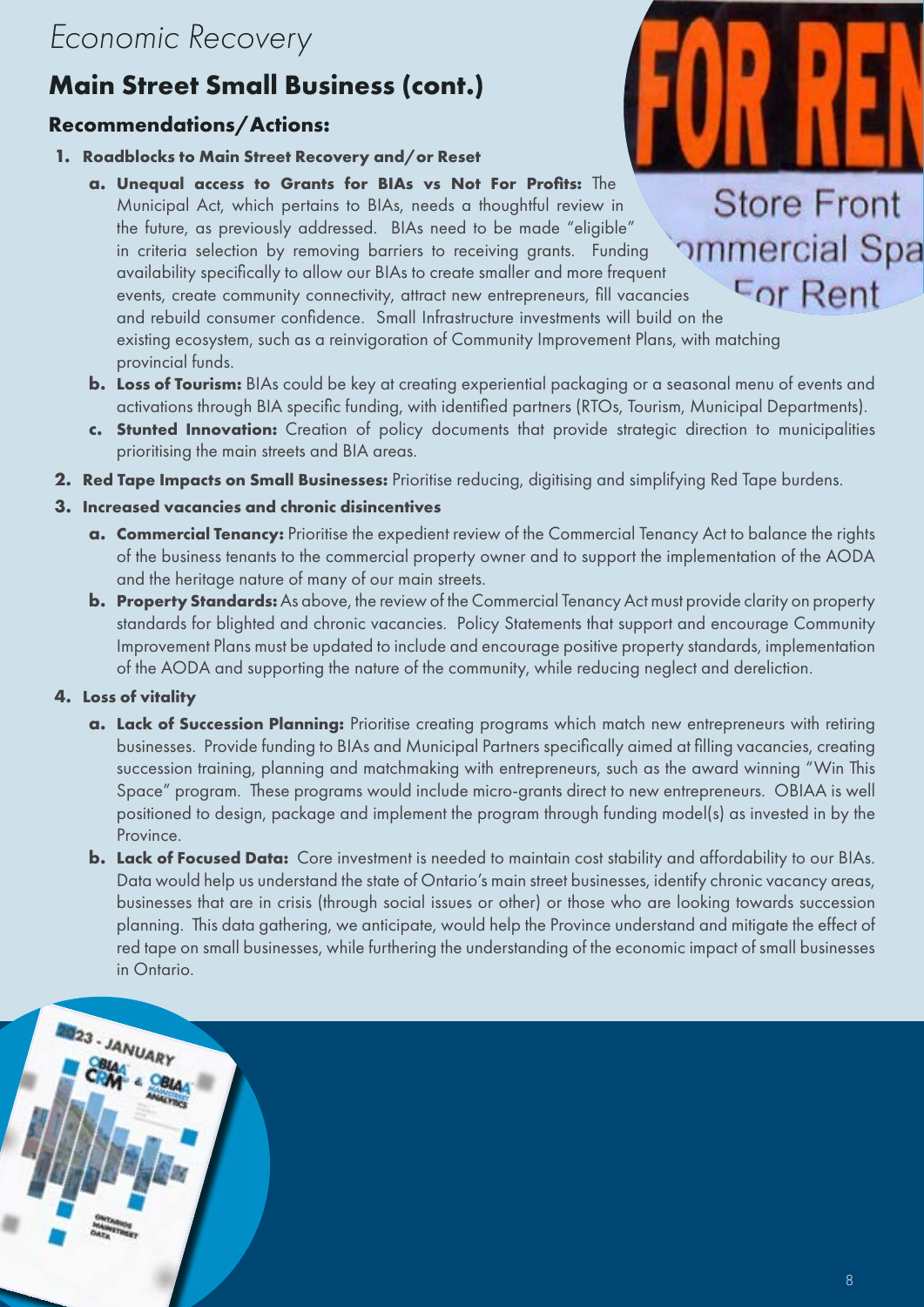# <span id="page-11-0"></span>*Economic Recovery*

# **Basic Income**

*Income disparity through COVID is being exasperated, and those who are self-employed or low-income earners have been the hardest hit. The majority of income support programs, while appreciated, did not benefit these categories. Thus, limiting people's income and reducing the amounts they can reinvest in the local economies.*

#### **Main Street Challenges:**

- **1. Insecurity/Instability of Income:** Closures during pandemic have led to both job insecurities and the challenge of accessing staff willing to work in an unstable environment (i.e., hospitality).
- **2. Inability to Foster Entrepreneurship and Innovation:** Many other employees transitioned away from retail, tourism, health and hospitality positions (where they often held down 2 or more jobs) to securing full-time employment in a more stable environment. These issues have caused an employment crisis for small businesses.
- **3. Limitations to Reinvestment in Local Economy:** Main street businesses are citing loss of employees as one of the reasons for closing their businesses, either temporarily or as is currently happening in the beginning of 2022 permanently. A further reason for closures, related to basic income, is because of a significantly impacted income and increasing debt level.

#### **Recommendations/Actions:**

- **1. Insecurity/Instability of Income:** Implementation of Basic Income would create a sustainable revenue source for main streets as a targeted industry. Providing income security which allows employees of small businesses the ongoing stability in "on-again, off-again" employment, caused by the current pandemic conditions would eliminate instability.
- **2. Inability to Foster Entrepreneurship and Innovation:** Implementation of Basic Income would foster entrepreneurship and innovation. Removing the barrier to entry for entrepreneurism and innovation on main street by creating a stable pathway for people of all socio-economic diversities to become entrepreneurs, thereby building a solid recovery, reimagining and growth of Ontario's SMEs and main streets.
- **3. Limitations to Reinvestment in Local Economy:** Implementation of Basic Income would allow for those currently on a lower income to have more security around housing providing main streets with stability for their employees, encouraging reinvestment in the local economy and support the strengthening of the main street. Provincial gains to offset the costs would be realised through increased tax revenues.



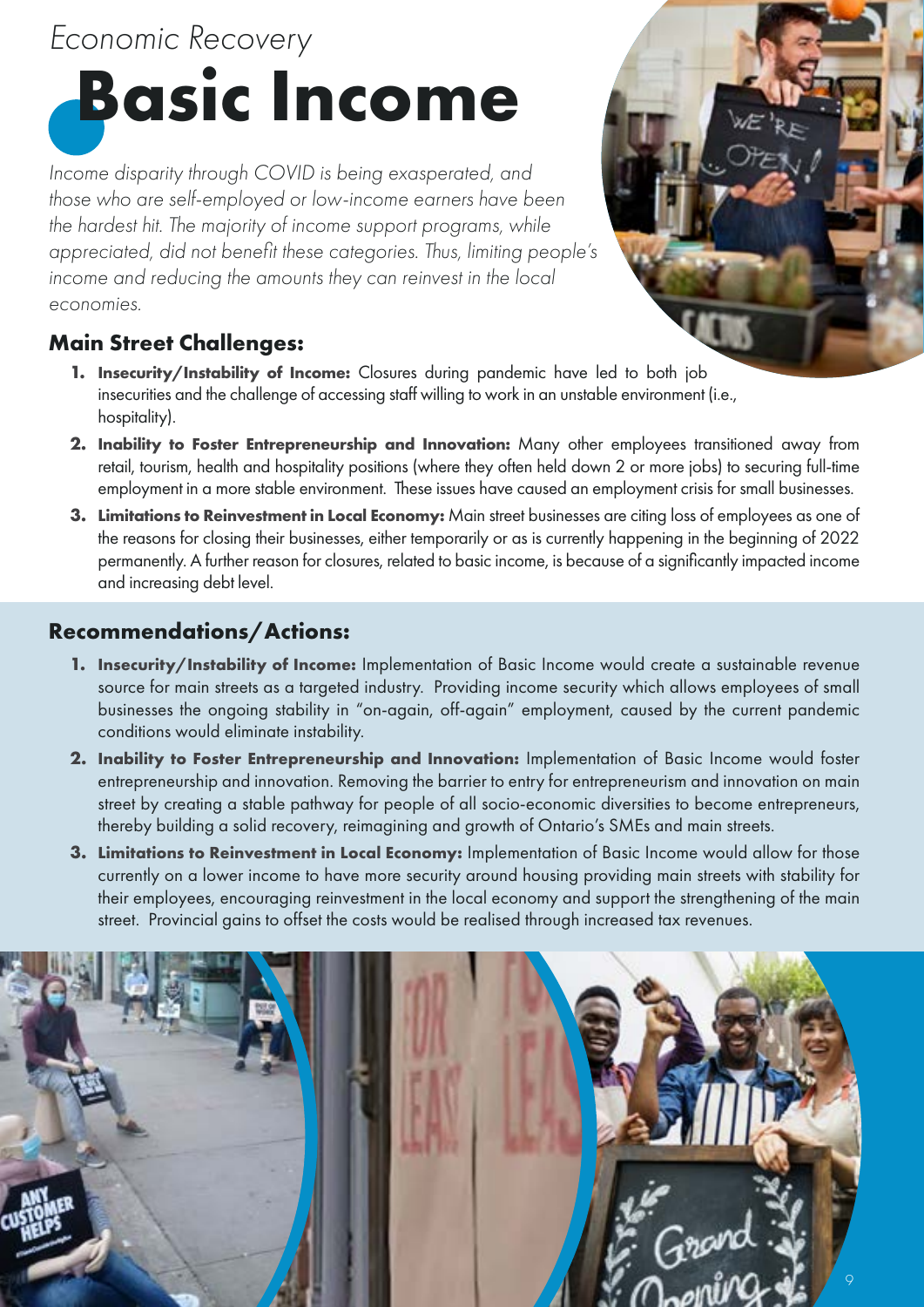<span id="page-12-0"></span>

*Childcare is an essential element in fostering jobs. The current childcare system creates a financial hardship, preventing parents (most often women) from entering the workforce, limiting economic growth for main streets.*

#### **Main Street Challenges:**

- **1.** A key element to the recovery must include childcare that is:
	- **a.** Accessible
	- **b.** Affordable
	- **c.** With expanded services
	- **d.** Includes safe and regulated spaces

#### **Recommendations/Actions:**



We support the Province in their negotiation with the Canadian Government for an Ontario-wide \$10-a-day child care agreement, without reducing the existing childcare benefits.

Affordable childcare, with enhanced expansion of services and safe/regulated spaces leads to stronger employment options for main streets, enhancing workforce stability